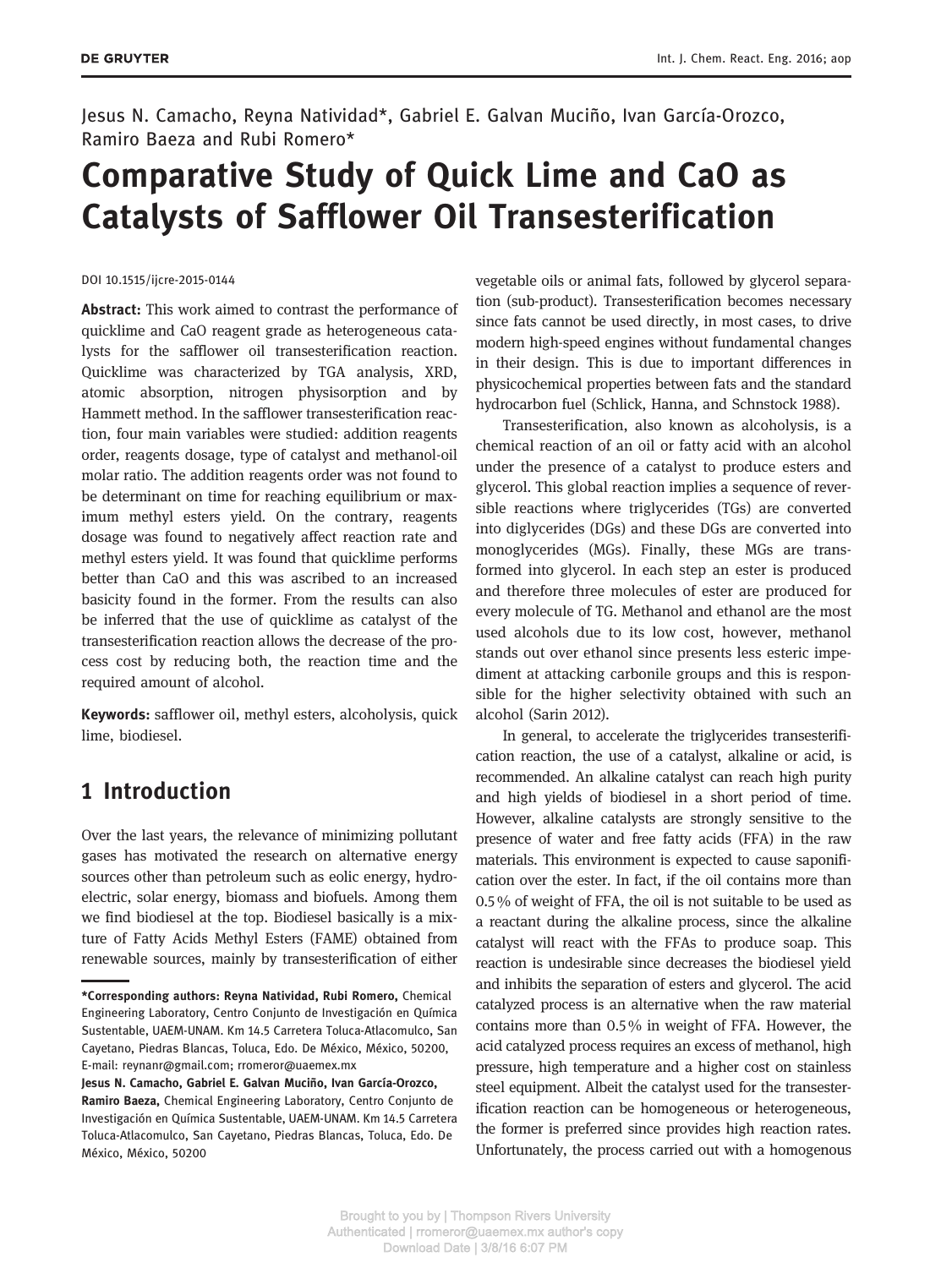catalyst exhibits higher production costs due to the necessity of several separation steps and high amounts of water discharges. In contrast, heterogeneous catalysts are potentially cheaper and solve many of the problems of homogeneous catalysts (Li et al. 2013). Therefore, the scientific community has dedicated important efforts to develop heterogeneous catalysts that overcome the difficulties implied by the use of homogeneous catalysts. In this context, the heterogeneous catalyst can also be acid or basic. Lewis acid catalysts exhibit a slower reaction rate due to limitations on mass transfer between methanol and oil. However, basic heterogeneous catalysts present more advantages than disadvantages like: they are not corrosive, are environmental benign, are easily disposed, are more easily separated from the liquid products and can be designed to obtain higher activity, selectivity and large periods of useful life. Actually, there is in the literature a vast number of papers dedicated to assess the performance of different alkaline heterogeneous catalysts in the vegetable oils transesterification reaction. Some tested catalysts are alkaline oxides (Mootabadi et al. 2010), many alkali metal compounds alumina-supported (Zabeti, Daud, and Aroua 2010) and zeolites (Shu et al. 2007). Nevertheless, in most of the alkaline catalysts the active ingredients are easily corroded by methanol and shows short useful life (Liu et al. 2007). Among, heterogeneous alkaline catalysts, calcium oxide (CaO) outstands due to its relative low cost, high basicity  $(H = 26.5)$  and low solubility in methanol. Several works have been developed to improve the reaction rate by using CaO (reagent grade) as catalyst (Tang et al. 2011). However, CaO is easily deactivated by carbon dioxide  $(CO<sub>2</sub>)$  and calcium hydroxide  $(Ca(OH<sub>2</sub>))$  at the catalyst surface in just a few minutes of exposure to air. This is why in many commercial cases CaO requires to be calcined at high temperature in order to remove the inactive layer before being use, likewise different ways of catalyst preparation using a solvent treatment have been reported with satisfactory results (Huang et al. 2013).

Other advantage of using CaO as catalyst is that it has the characteristic of being able to be reused, regenerated and its high selectivity to methanolysis, then the process can be stopped at any step (Calero et al. 2014).

Through literature, it can be observed that the preferred used CaO is reagent grade. This, however, is an important variable that might lead to reduce the overall process cost. In this sense, other sources rather natural of CaO like egg shell (Buasri et al. 2013) and sea sand have been explored (Muciño et al. 2014).

In this work, the use of quicklime as source of CaO to catalyze the transesterification of safflower oil is not only assessed but also compared to that of CaO reagent grade.

Quicklime is also known as burnt lime, a reference to its manufacturing process, or simply lime. To make it, limestone (CaCO<sub>3</sub>) is broken up and shoveled into a kiln (a kiln is a high temperature oven), which is heated to very high temperatures 1,000 K. The high temperatures release carbon dioxide  $(CO<sub>2</sub>)$  from the stone, turning it into calcium oxide. After it is cooled down, the compound can be ground into a powder and packaged for sale.

Quicklime is a rather cheap source of CaO for catalysis compared to analytical reactant CaO source. In this context, quicklime have been reported to be used by Kouzu et al. (2009) in the methanolysis of rapeseed oil conducted in a fixed-bed reactor located in the circulating stream of a batch reaction system, and by Miladinovic et al. (2014) who performed a kinetic study of quicklimecatalyzed sunflower oil methanolysis.

Albeit quicklime has already been tested as a transesterification reaction catalyst, the variables assessed in this work are the type of oil, the influence of catalyst amount, methanol-to-oil molar ratio, addition order of raw materials and the catalyst calcination temperature. The response variable at all cases is the FAME content.

# 2 Material and methods

### 2.1 Materials

Food-grade Safflower oil highly monounsaturated was used, which consisted of palmitic acid 5 %, stearic acid 1.9 %, oleic acid 76 %, linoleic acid 15.7 %, linolenic acid 0.1 % and others 1.3 % was supplied by AarhusKarlshamn México SA de CV. The methods in the current European Union Quality Standard (EN-14214) were followed to determine viscosity, acid value and water content of the safflower oil. These parameters are reported in Table 1. Quick lime was purchased from a rural market. CaO Calcium oxide 99.9 % trace metal basis was purchased from Aldrich Chemistry. Anhydrous methanol (99.96 %) was supplied by J.T. Baker. Heptane (HPLC) was purchased from Fermont Co. Methyl heptadecanoate

Table 1: Safflower oil properties.

| <b>Property</b>                   | Value |
|-----------------------------------|-------|
| Acid value (mg $KOH/g$ )          | 0.12  |
| Water content (wt%)               | 0.05  |
| Viscosity at $40^{\circ}$ C (cSt) | 39.05 |

Source: Muciño et al. (2014)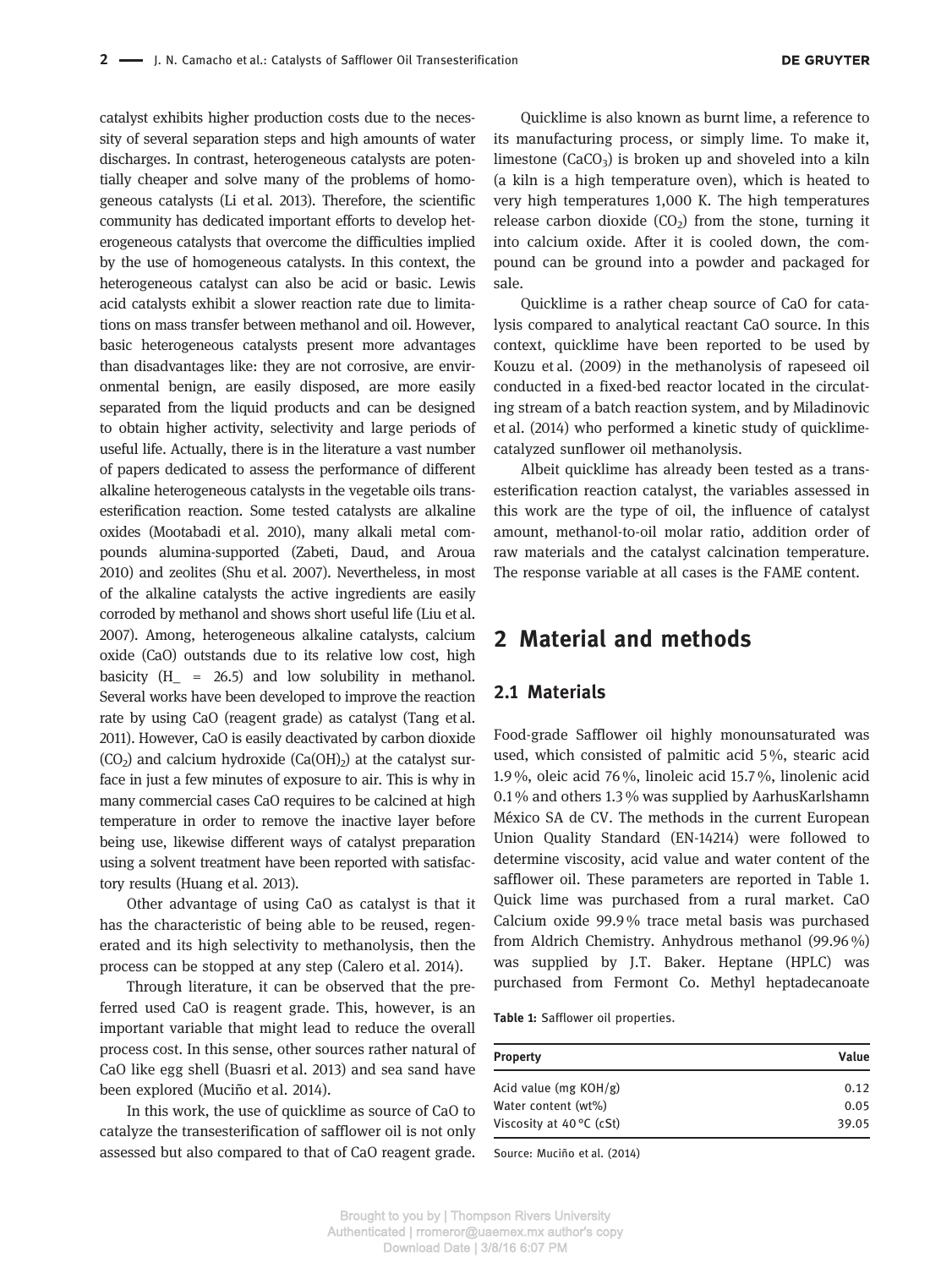(Analytical standard) was purchased from Flukar analytical Co. The gas chromatography reference standard for fatty acid methyl esters was purchased in Supelco. Methyl heptadecanoate was purchased in Sigma Aldrich (puriss. p.a., standard for GC,  $\geq$  99.7%) and was used for quantifying methyl esters.

# 2.2 Catalyst preparation

Quick lime was triturated, meshed and recovered between 0.12 mm and 0.84 mm mesh, then calcined at 900 °C during 8 h in order to perform the  $CO<sub>2</sub>$  (CaCO<sub>3</sub>) and  $H<sub>2</sub>O$  (Ca(OH)<sub>2</sub>) desorption and obtain CaO. Calcium oxide from Aldrich Chemistry was used as purchased without further processing since the reagent was free of  $CaCO<sub>3</sub>$ and  $Ca(OH)_2$ . Relatively large exposure to air was avoided in order to prevent contamination.

# 2.3 Catalyst characterization

X-ray diffraction (XRD) analysis was performed using a Bruker diffractometer and a Cu Kα radiation source at 35 kV and 35 mA. Data were collected over 2θ range of 20–100° with a step of 0.029193 degrees and speed of 26.5 sec/step.

Differential Scanning Calorimetry and Thermogravimetric Analysis (TGA) was conducted in a SDT Q600 Simultaneous TGA/DSC, TA Instruments equipment under nitrogen flow at a heating rate of 10 °C/min.

Nitrogen physisorption (MultiPoint BET) was conducted in an Automated Gas Sorption and data were analyzed with ASiQwin Quantachrome Version 2.02.

Atomic absorption analysis was performed using a Varian equipment AA240FS Fast Sequential Atomic Absorption Spectrometer with Calcium (422.7 nm) and Magnesium (285.2 nm) lamps. Samples were first dissolved in hydrofluoric acid and diluted to the measurement interval.

# 2.4 Basicity determination

Basicity and base strength were determined using Hammett indicators following a similar methodology proposed by (Take, Kikuchi, and Yoneda 1971) and Ono (Ono et al. 2011). To determine the basic strength, 100 mg of catalyst were added to 5 mL of benzene adding three drops of indicator and stirring for 4 h. The added indicators  $(0.1\% \text{ w/w})$  were bromothymol blue, phenolphthalein and 2,4-dinitroaniline. Basicity was quantified by adding 1 gram of catalyst in 15 mL of benzene, three drops of indicator and then stirring for 2 h. Subsequently, the resulting slurry was titrated with benzoic acid dissolved in benzene 0.05 M to see a color change of the indicator already adsorbed onto the solid.

# 2.5 Reaction procedure

Transesterification reactions were carried out in a 250 mL glass reactor with a condenser and hot plate as depicted in Figure 1. In a typical experiment, stirring rate, methanol-oil molar ratio, quantity of catalyst, order of reagents addition, raw materials source and temperature were controlled. The magnetic stirring rate was 1,000 rpm. Experiments were performed with a methanol-oil molar ratio of  $(6:1)$ ,  $(9:1)$  and  $(12:1)$ . The catalyst loading was 3.4  $\%$  (w/w) with respect to the reaction mixture, and the reaction time was 5 h.



Figure 1: Experimental set-up.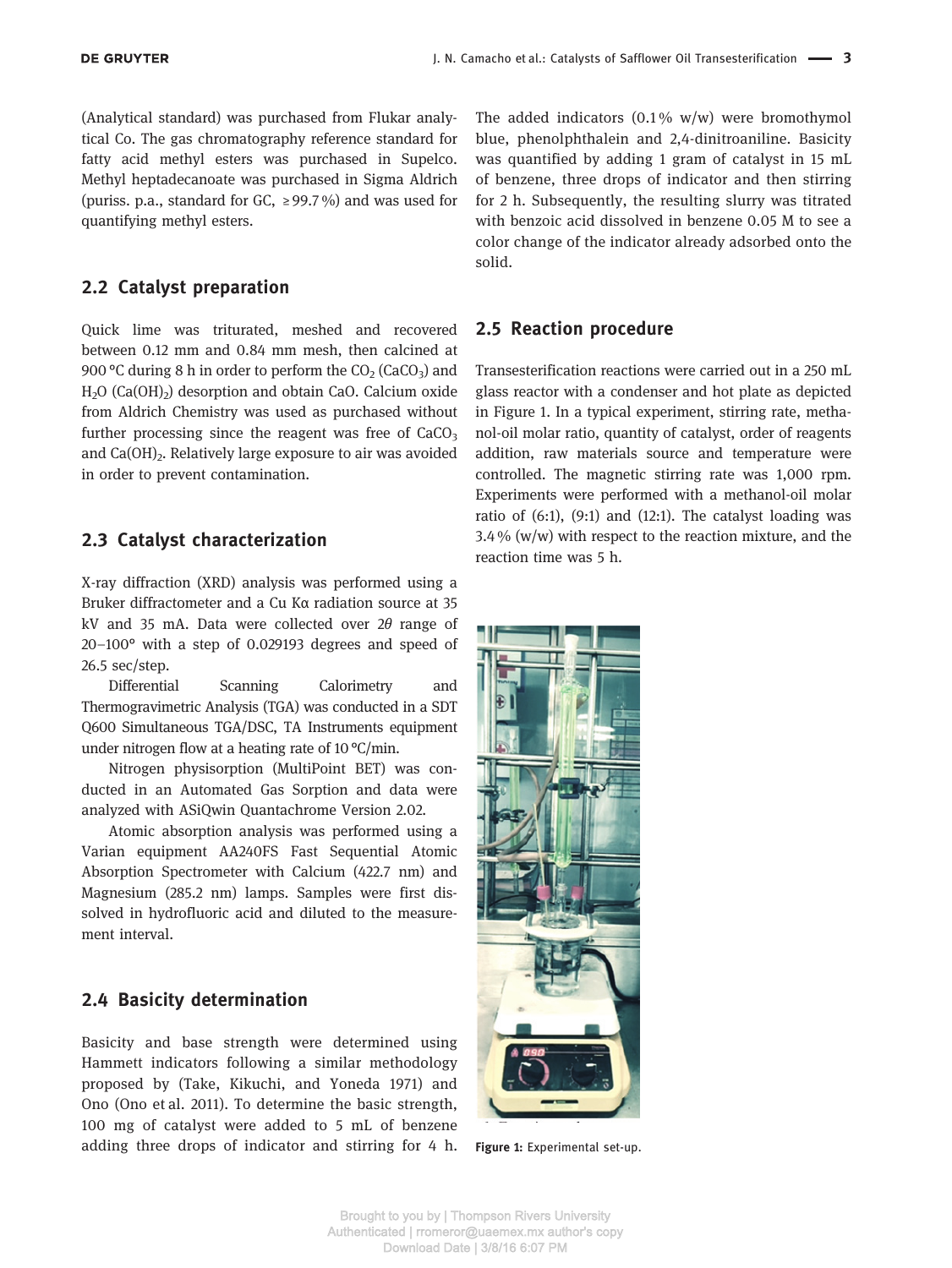The reaction procedure follows 11 different experiments (Table 2):

Table 2: Experiments description and codes.

#### Code Experiment

- A Mix alcohol (methanol) and catalyst (quicklime) were heated at a temperature of 55 °C for 15 min then add oil (Safflower) at the same temperature., methanol-oil molar ratio  $(6:1)$
- B Mix oil (Safflower) and catalyst (quicklime) were heated at a temperature of  $55^{\circ}$ C for 15 min then add alcohol (methanol) at the same temperature, methanol-oil molar ratio  $(6:1)$ .
- C Mix alcohol (methanol) and catalyst (Sigma Aldrich reagent grade CaO) were heated at a temperature of  $55^{\circ}$ C for 15 min then add oil (Safflower) at the same temperature, methanoloil molar ratio  $(6:1)$ .
- D Mix alcohol (methanol) and catalyst (quicklime) were heated at a temperature of 55 °C for 15 min then add a flow 1 mL/ min oil (Safflower) at the same temperature, methanol-oil molar ratio  $(6:1)$ .
- E Mix oil (Safflower) and catalyst (quicklime) were heated at a temperature of 55 °C for 15 min then add a flow 1 mL/min of alcohol (methanol) at the same temperature, methanol-oil molar ratio  $(6:1)$ .
- F Mix alcohol (methanol) and catalyst (quicklime) were heated at a temperature of  $55^{\circ}$ C for 15 min then add oil (Safflower) at the same temperature, methanol-oil molar ratio  $(9:1)$ .
- G Mix alcohol (methanol) and catalyst (quicklime) were heated at a temperature of  $55^{\circ}$ C for 15 min then add oil (Safflower) at the same temperature, methanol-oil molar ratio  $(12:1)$ .
- H Mix alcohol (methanol) and catalyst (Sigma Aldrich reagent grade CaO) were heated at a temperature of 55 °C for 15 min then oil (Safflower) at the same temperature, methanol-oil molar ratio  $(9:1)$ .
- I Mix alcohol (methanol) and catalyst (Sigma Aldrich reagent grade CaO) were heated at a temperature of  $55^{\circ}$ C for 15 min then add oil (Safflower) at the same temperature, methanoloil molar ratio  $(12:1)$ .

After the transesterification reaction, catalyst was separated from the products (glycerin and methyl esters) by centrifugation. Residual methanol was evaporated in a rotavapor (R-215 Buchi Switzerland) under vacuum.

### 2.6 Biodiesel characterization

Methyl esters samples were taken at 20 min, 30 min, 1 h and then hourly up to 5 h. These sample were analyzed using gas cromatography in concordance with norm UNE-EN 14103 in a Varian CP-3800 gas chromatograph with flame ionization detector (FID), with a DB-5HT capillary column (length 15 m  $\times$  diameter 0.230 mm  $\times$  layer thinness 0.10 μm), Methyl heptadecanoate was used as cromatograph standard. Helium was used as carrier gas.

The concentration of Ca and Mg in the produced biodiesel was determined by using a Varian 720-ES Series ICP Optica Emission Spectrometer.

### 2.7 Methanol: oil dispersion image

A digital image of methanol drops in oil was acquired by using a Motic BA400 microscope with WFPL 10X/22 mm lens. Digital camera moticam 2,300 3.0 M Pixel and software Motic Images Plus 2.0.

# 3 Results and discussion

### 3.1 Catalyst characterization

In order to establish the adequate calcination temperature, quick lime was analyzed by DSC/TGA and the results are shown in Figure 2. Three characteristic stages can be distinguished in the resulting TGA curve. The first one, at around 120 °C, can be ascribed to the loss of physisorbed water on the sample surface. The second stage, at 380 °C, corresponds to the decomposition of calcium hydroxide  $Ca(OH)_2$ . Finally, the third stage, from 550 °C and onwards corresponds to the decomposition of calcium carbonate,  $CaCO<sub>3</sub>$ . The global mass loss from 0 °C to 900 °C is 2%; beyond this temperature mass loss is not significant. This is why in this work 900 °C was elected as calcination temperature. This is related to previous results in literature that refers that higher temperatures reduce the surface area and increases the pore



Figure 2: DSC/TGA analysis of Quick lime sample.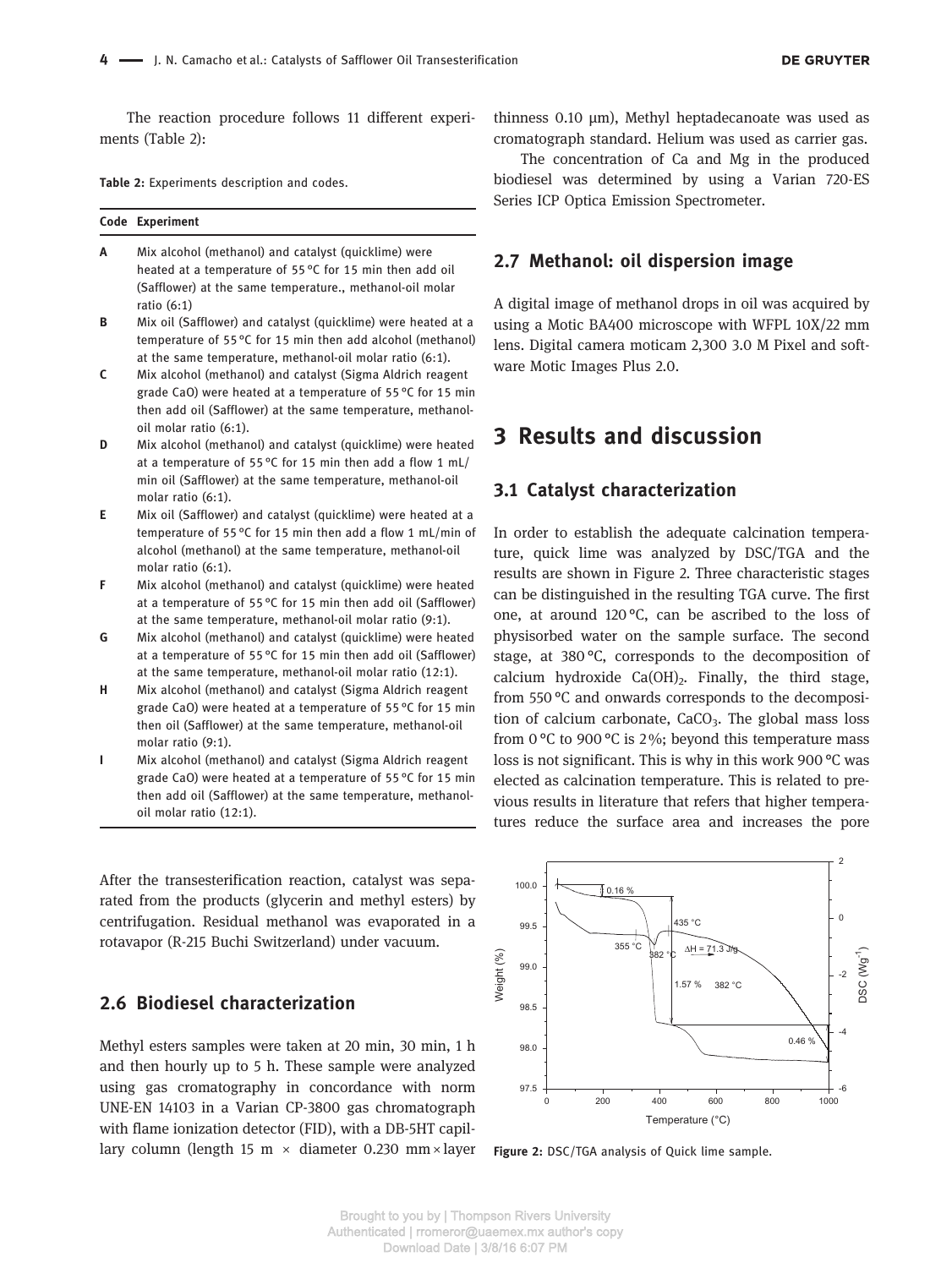Table 3: Temperature weight loss for quick lime.

| Temperature ranges | Compound                |  |
|--------------------|-------------------------|--|
| $120 - 380$ °C     | Absorbed and free water |  |
| $380 - 550$ °C     | $Ca(OH)_{2}$            |  |
| $550 - 900$ °C     | CaCO <sub>3</sub>       |  |

diameter, which consequently results in higher basicity. Table 3 summarizes the aforesaid.

Calcium oxide CaO (reagent grade) was analyzed by X-ray Diffraction (XRD) and its diffractogram is shown in Figure 3. Diffraction signals that correspond to CaO and  $Ca(OH)$ <sub>2</sub> are mainly observed.



Figure 3: XRD of CaO, calcined and uncalcined Quick lime ( $\bullet$  CaO, Δ  $Ca(OH)_2$ , MgO).

Quick lime was analyzed by X-ray Diffraction (XRD) and the diffractogram is also shown in Figure 3. Unlike CaO reagent grade, quicklime presents diffraction signals that can be ascribed not only to CaO and  $Ca(OH)$ <sub>2</sub> but also to MgO. Structurally, this is a difference of paramount importance since MgO is also reactive in the transesterification reaction (Leclercq, Finiels, and Moreau 2001). From TGA analysis, the presence of  $CaCO<sub>3</sub>$  was also expected, however, this compound could not be observed by XRD most probably due to its low concentration and to the noise signal.

Finally, calcined quicklime was also analyzed by X-ray Diffraction (XRD) (see Figure 3). In this case, neither Ca  $(OH)_2$  nor CaCO<sub>3</sub> were detected. This suggests that the calcination process is effective removing these compounds



Figure 4: Calcined quicklime  $N_2$  adsorption-desorption isotherm.

and converting them into CaO. MgO remains without been affected.

The textural properties of quicklime were determined by nitrogen physisorption. Figure 4 shows the resulting adsorption-desorption isotherm. This isotherm corresponds to a IV type isotherm (mesoporous solids). Table 4 summarizes the textural properties established by nitrogen physisorption data obtained from Figure 4 using software ASiQwin version 2.02 (Quantachrome Instruments).

Table 4: Calcined quicklime textural properties.

| Value                                                |  |
|------------------------------------------------------|--|
| 1.313 m <sup>2</sup> /g<br>$0.001383$ m <sup>3</sup> |  |
|                                                      |  |

The values in Table 4 have the same order of magnitude than those previously reported (Micic et al. 2015) for CaO when calcined at 900 °C (Surface area = 2.4  $\text{m}^2/\text{g}$  and Pore Volume =  $0.009 \text{ m}^3/\text{g}$ ).

Atomic absorption was used in order to quantify the percentage of Ca and Mg in quicklime. With these values was possible to calculate the weight percentage of calcium oxide and magnesium oxide. These results are summarized in Table 5. The remained 4.8 % can be ascribed

Table 5: Quicklime composition.

| Weight percentage<br>Compound |      |
|-------------------------------|------|
| Calcium oxide                 | 92.2 |
| Magnesium oxide               | 3.0  |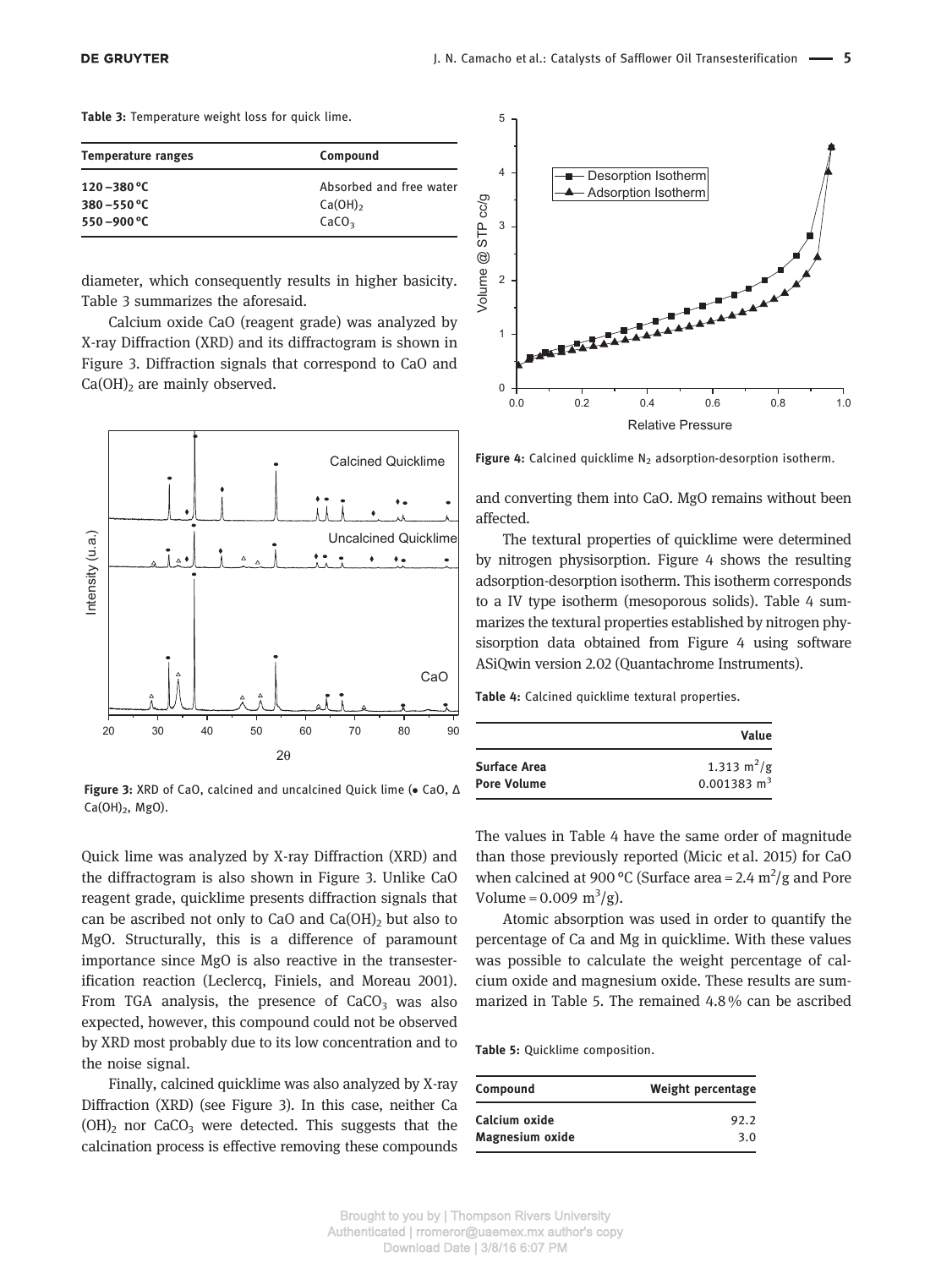to the presence of some other compounds like calcium carbonate that are in such a low concentration that are not evident by XRD.

Hence, the main difference regarding chemical composition between the calcined quicklime and the CaO reagent grade is the presence of magnesium oxide since CaO reagent is claimed to be 99.9 % pure.

Table 6 summarizes the basic strength values calculated as described in Section 2.4. These values indicate that the basic strength of the active sites in quicklime and in the CaO reagent grade is practically the same. Because of the calculated basic strength value, the presence of strong basic sites in both catalysts can be claimed. It is worth pointing out that this type of sites are required for the vegetable oil transesterification (Ramos et al. 2008). The amount of basic sites is directly correlated to the basicity value and this is up to one order of magnitude higher in the quicklime than in the reagent grade CaO. This can be ascribed to the presence of MgO and the absence of calcium hydroxide, which is in the reagent grade CaO.

Table 6: Basic strength and Basicity (CaO and calcined quicklime).

|                    | Basic strength (H)   | Basicity ( $mmol/g$ ) |
|--------------------|----------------------|-----------------------|
| Calcined quicklime | $9.8 \geq H \geq 15$ | 0.228                 |
| Ca <sub>O</sub>    | $9.8 \geq H \geq 15$ | 0.073                 |

# 3.2 Transesterification of safflower oil

Reaction experiments described in Section 2.4 were performed twice and Fatty Acid Methyl Ester (FAME) profiles as function of time are shown in Figures 5, 6 and 7. By comparing the FAME profiles of experiments A and B in Figure 5, it can be concluded that the reagents addition order does not affect the time at which equilibrium is reached (about 4 h). Initial production rate (given by the slope of each profile at zero time), however, is found to be dependent on reagents order addition. This suggests the safflower oil transesterification catalyzed by quicklime follows an Eley-Rideal elementary reaction mechanism where the methanol adsorption may be the rate limiting step. This is in agreement with reaction Scheme 1.

The comparison of the FAME profiles obtained from experiments A (Mixed at first: methanol-quicklime) and C (Mix at first: methanol-reagent CaO), leads to conclude that calcined quicklime is a more effective catalyst than CaO reagent grade and this can be ascribed to the basicity



Figure 5: Effect of I) addition reagents order: A (methanol-quicklime, oil) and B (oil-quicklime, methanol) II) Type of catalyst: A (quicklime) and C (reagent CaO) III) reagents dosage flow of 1 mL/min: D (addition order: methanol-quicklime, oil) and E (addition order: oilquicklime, methanol) on FAME profile as function of time. Methanoloil ratio = 6,  $T = 328$  K, rpm = 1000,  $W = 3.4$ % w/w.



Reaction Scheme 1: CaO-Catalyzed transesterification mechanism (Boey, Maniam, and Abd Hamid 2011).

differences reported in Table 6 and therefore to the presence of MgO.

By contrasting the produced profiles in experiments A (no oil dosage) and D (oil dosage of 1 mL/min), B (no oil dosage) and E (oil dosage of 1 mL/min), it can be concluded that the dosage of reagents negatively affects not only the initial production rate but also the time to reach equilibrium.

The importance of the methanol-oil molar ratio is evidenced by Figures 6 and 7. It can be observed that this variable affects both, the reaction rate and the final methyl esters yield. The trend is different for every catalyst though. Regarding CaO, it can be observed in Figure 6 that increasing the methanol-oil molar ratio has a positive effect on rate. Conversely, it is observed in Figure 7 that the transesterification catalyzed with quicklime performs the best with the lowest tested methanol-oil molar ratio (6:1). This implies an improvement on process time of about 1 h compared to the 12:1 methanol-oil molar ratio.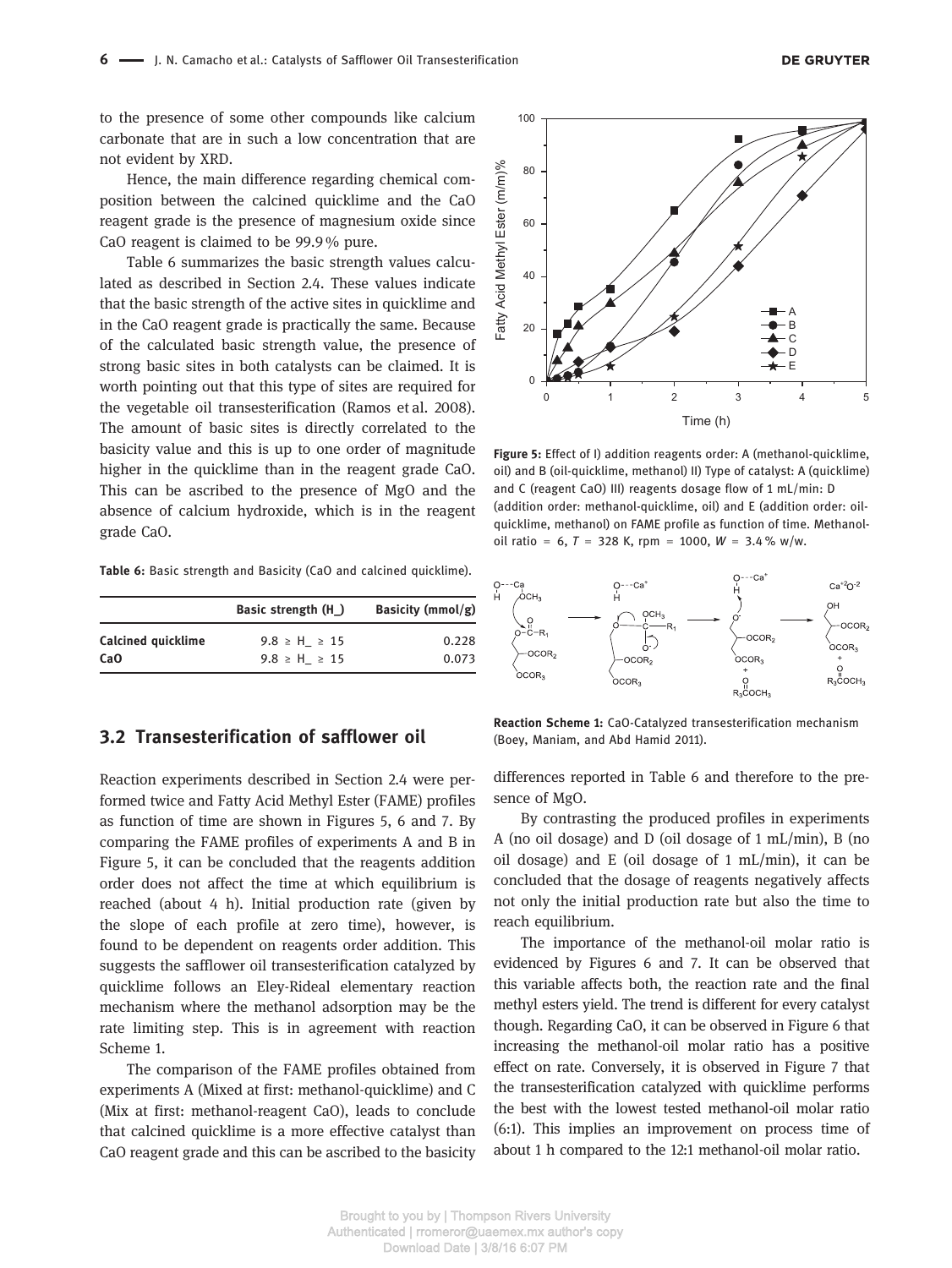

Figure 6: Effect of methanol-oil molar ratio on FAME profiles as function of time. C: methanol-oil molar ratio =  $6$ , H: methanol-oil molar ratio = 9; I: methanol-oil molar ratio = 12. Reaction conditions: catalyst = CaO reagent grade,  $T = 328$  K, rpm = 1000,  $W = 3.4$ % w/w.



Figure 7: Effect of methanol-oil molar ratio on FAME profiles as function of time. A:methanol-oil molar ratio = 6, F:methanol-oil molar ratio = 12, G:methanol-oil molar ratio = 9. Reaction conditions: catalyst = calcined quicklime,  $T = 328$  K, rpm = 1000, W = 3.4 % w/w.

Albeit calcined quicklime contains MgO, a reaction mechanism similar to that previously reported for CaO could be expected. The reaction mechanism is depicted in reaction scheme 1 and is consistent with the ER mechanism suggested by the above presented experiments.

According to the results shown in Figure 5 (A and B) and to the mechanism depicted in reaction Scheme 1, it is fundamental that the catalyst is first accessible to methanol and then oil must become close enough to the chemisorbed methoxide group for the transesterification reaction to take place. This suggests that any factor affecting any of these steps will affect the FAME production rate. Taking this into account helps to explain the effect of methanol:oil molar ratio. Figure 8 shows a digital image of methanol drops in an oil continuum where the catalyst is mainly inside the methanol drops. From this image, it can be inferred that the probability of methanol to find a catalyst particle will increase with its concentration and this explains the maximum production rate with the methanol:oil molar ratio of 12:1 when using CaO reagent grade catalyst. On the contrary, the maximum production rate with the calcined quicklime is when using the 6:1 methanol:oil molar ratio. This difference can be ascribed to the higher basicity in calcined quicklime than in CaO reagent grade. The transesterification reaction being more rapid implies that methyl esters are formed more rapidly also and the fact of these working similarly to a co-solvent could be admitted.



Figure 8: Digital image of methanol drops in an oil continuum, methanol-oil molar ratio = 6.

When methanol:oil molar ratio increases not only the probability of methanol finding a catalyst particle increases but also a larger species mass transport pathway is formed. The model of drops of methanol in oil continuum is suitable to explain this phenomenon in which the diameter of the drop of methanol is the mass resistance pathway that triglycerides should travel to become near the catalytic surface and react with the chemisorbed methoxide species. The model is depicted in Scheme 2 and is based on that proposed by Likozar et al. (2014). This may explain why the 12:1 molar ratio leads to a slower FAME production than the 6:1 molar ratio when calcined quicklime is the catalyst. The aforesaid suggests that a certain balance must be kept among all the reaction participants,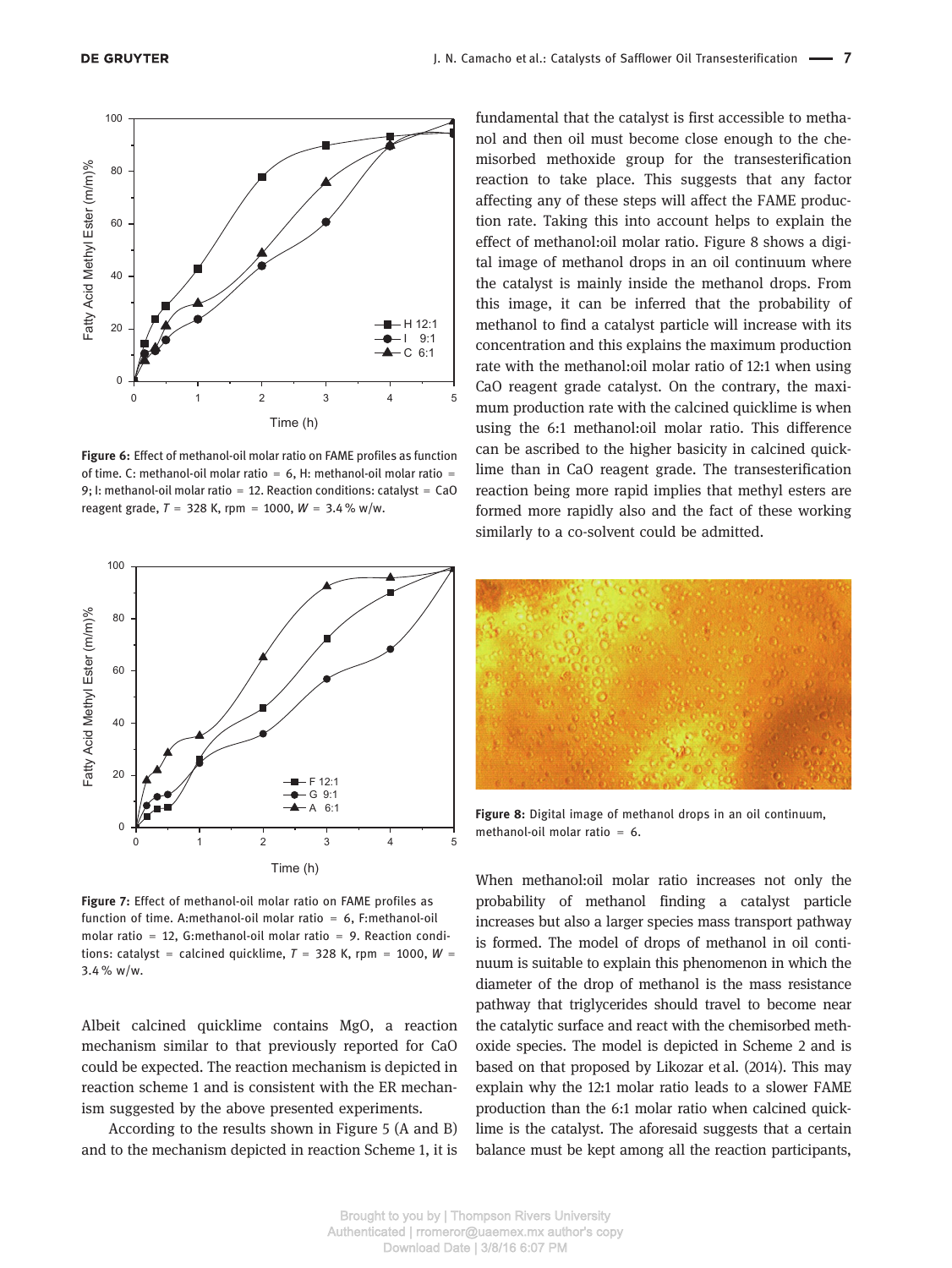

Scheme 2: Drop model methanol in an oil continuum, where C is the concentration of component  $x$ ,  $\times$  is any specie involved in transesterification reaction, K is the overall mass transfer coefficient of component x,  $D$  is the distribution coefficient of component x,  $j, m$  is the molar flux of component  $\times$  and *i* is the interface between methanol and oil.

oil:alcohol and number of active sites, so that if one is altered another one can be modified in order to restore such a balance. Otherwise a detrimental effect on reaction rate is observed. This is the case of the molar ratio 9:1 for both catalysts.

Finally, it is worth noticing that quicklime used in this work is significantly more accessible than CaO reagent grade not only from an economical point of view but also from an availability angle. A drawback, however, is the leaching of the active species that limits its reuse with the same efficiency. By ICP spectrometry, the concentration of calcium and magnesium in the produced biodiesel was determined to be 143 and 2.66 mg/L, respectively. In addition, at the end of reaction it was also observed that part of the spent catalyst combined with glycerol and turned into calcium glyceroxide. This compound has been shown to also act as catalyst albeit with less efficiency (Kouzu et al. 2010).

# 4 Conclusions

A performance comparison in the transesterification of safflower oil between quicklime and CaO reagent grade was conducted. It was concluded that quicklime performs the best due to an increased basicity given by the presence of MgO and the absence of  $Ca(OH)_2$ . The use of quicklime compared to CaO reagent grade not only lowers the price of the transesterification process by making it faster but also by reducing to half the amount of methanol. Regarding the other studied variables, it can be concluded that the addition reagents order does not affect neither the time to reach equilibrium nor the maximum FAME yield. On the contrary, dosage of reagents does have a negative effect on FAME production rate.

Acknowledgments: Uvaldo Hernandez B. is acknowledged for XRD analysis. Authors are grateful to AarhusKarlshamn México SA de CV for kindly providing oil.

Funding: The financial support of Universidad Autónoma del Estado de México through Project 3685/2014 CIB is acknowledged. N. Camacho wishes to thank Consejo Nacional de Ciencia y Tecnología (CONACYT) for scholarship No. 383423 to conduct postgraduate studies.

# References

- 1 Boey, P. -L., Maniam, G. P., Abd Hamid, S., 2011. Performance of calcium oxide as a heterogeneous catalyst in biodiesel production: a review. Chemical Engineering Journal 168, 15–22. ISSN 1385–8947.
- 2 Buasri, A., Chaiyut, N., Loryuenyong, V., Wongweang, C., Khamsrisuk, S., 2013. Application of eggshell wastes as a heterogeneous catalyst for biodiesel production. Sustainable Energy 1, 7–13.
- 3 Calero, J., Luna, D., Sancho, E. D., Luna, C., Buanitsta, F. M., Romero, A. A., Posadillo, A., Verdugo, C., 2014. Development of a new biodiesel that integrates glycerol by using CaO as heterogeneous catalyst in partial methanolysis of sunflower oil. Fuel 122, 94–102.
- 4 Huang, W., Tang, S., Zhao, H., Tian, S., 2013. Activation of commercial CaO for biodiesel production from rapeseed oil using a novel deep eutective solvent. Industrial & Engineeering Chemistry Research I&EC Pubs ACS Org 23, 11943–11947.
- 5 Kouzu, M., Hidaka, J. -S., Komichi, Y., Nakano, H., Yamamoto, M., 2009. A process to transesterify vegetable oil with methanol in the presence of quick lime bit functioning as solid base catalyst. Fuel 88, 1983–1990.
- 6 Kouzu, M., Hidaka, J. -S., Wakabayashi, K., Tsunomori, M., 2010. Solid base catalysis of calcium glyceroxide for a reaction to convert vegetable oil into its methyl esters. Applied Catalysis A, General 390, 11–18.
- 7 Leclercq, E., Finiels, A., Moreau, C., 2001. Transesterification of rapeseed oil in the presence of basic zeolites and related solid catalysts. Journal of the American Oil Chemists' Society 78 (11), 1161–1165.
- 8 Li, Z. -H., Lin, P. -H., Wu, J. C. S., Huang, Y. -T., Lin, K. S., Wu, K. C. W. 2013. A stirring packed-bed reactor to enhance the esterification–transesterification in biodiesel production by lowering mass-transfer resistance. Chemical Engineering Journal 234, 9–15.
- 9 Likozar, B., Levec, J., 2014. Effect of process conditions on equilibrium, reaction kinetics and mass transfer for triglyceride transesterification to biodiesel: experimental and modeling based on fatty acid composition. Fuel Processing Technology 122, 30–41.
- 10 Liu, X., He, H., Wang, Y., Zhu, S., Piao, X., 2007. Transeserification of soybean oil to biodiesel using CaO as a solid base catalyst. Fuel 87, 216–221.
- 11 Micic, R. D., Bosnjak Kiralj, M. S., Panic, S. N. N., Tomic, M. D., Jovic, B. D., Boskovic, G. C., 2015. Activation temperature